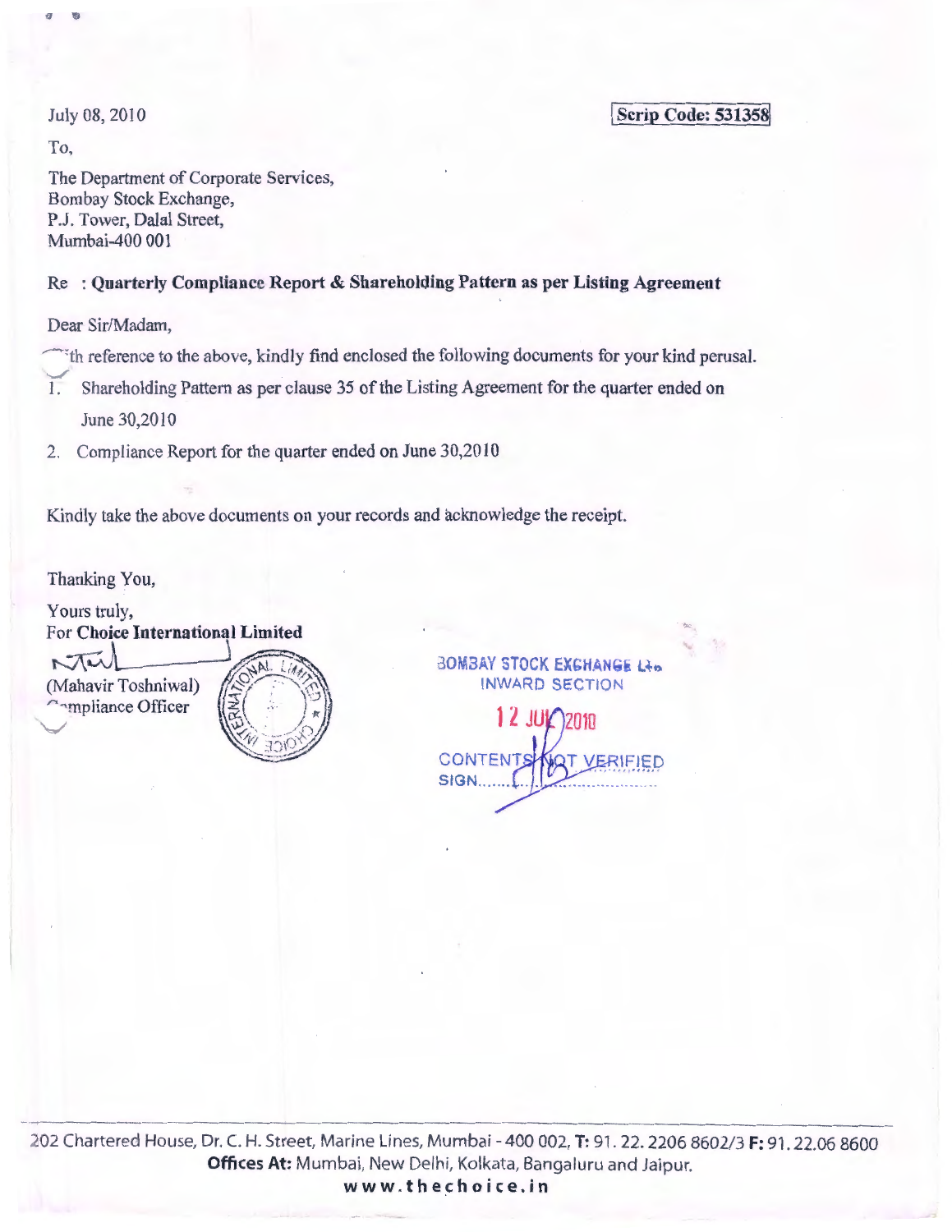## **COMPLIANCE REPORT FOR QUARTER ENDED 301 h June 2010 of CHOICE INTERNATIONAL LIMITED**

| <b>Particulars</b>                                                         | <b>Clause of</b><br>Listing<br>agreement | Compliance<br><b>Status Yes/No</b> | <b>Remarks</b>                                                                                                              |
|----------------------------------------------------------------------------|------------------------------------------|------------------------------------|-----------------------------------------------------------------------------------------------------------------------------|
| I. Board of Directors                                                      | 491                                      |                                    |                                                                                                                             |
| (A) Composition of Board                                                   | 49 (IA)                                  | Yes                                |                                                                                                                             |
| (B) Non Executive Director's                                               | 49 (IB)                                  | Yes                                |                                                                                                                             |
| <b>Compensation &amp; Disclosures</b>                                      |                                          |                                    |                                                                                                                             |
| (C) Other Provisions as to Board and                                       | 49 (IC)                                  | Yes                                |                                                                                                                             |
| Committees                                                                 |                                          |                                    |                                                                                                                             |
| (D) Code of Conduct                                                        | 49 (ID)                                  | Yes                                |                                                                                                                             |
| II. Audit Committee                                                        | 49 (II)                                  |                                    |                                                                                                                             |
| (A) Qualified & Independent Audit<br>Committee                             | 49 (IIA)                                 | Yes                                |                                                                                                                             |
| (B) Meeting of Audit Committee                                             |                                          | Yes                                |                                                                                                                             |
| (C) Powers of Audit Committee 49 (IIC)                                     | 49 (IIB)                                 | Yes                                |                                                                                                                             |
| (D) Role of Audit Committee                                                | 49 (IID)                                 | Yes                                |                                                                                                                             |
| (E) Review of Information by Audit                                         | 49 (IIE)                                 | Yes                                |                                                                                                                             |
| Committee                                                                  |                                          |                                    |                                                                                                                             |
| <b>III. Subsidiary Companies</b>                                           | 49 (III)                                 | Yes                                |                                                                                                                             |
| <b>IV. Disclosures</b>                                                     | 49 (IV)                                  |                                    |                                                                                                                             |
| (A) Basis of related party transactions                                    | 49 (IV A)                                | Yes                                |                                                                                                                             |
| (B) Disclosure of Accounting Treatment                                     | 49 (IV B)                                | Yes                                |                                                                                                                             |
| (C) Board Disclosures                                                      | 49 (IV C)                                |                                    |                                                                                                                             |
| (D) Proceeds from public issues, right<br>issues, preferential issues etc. | 49 (IV D)                                | <b>NA</b>                          |                                                                                                                             |
| (E) Remuneration of Directors                                              | 49 (IV E)                                | Yes                                |                                                                                                                             |
| (F) Management                                                             | 49 (IV F)                                | Yes                                |                                                                                                                             |
| (G) Shareholders                                                           | 49 (IV G)                                | Yes                                |                                                                                                                             |
| V. CEO/CFO Certification                                                   | 49 (V)                                   | Yes                                | <b>Disclosed in the</b>                                                                                                     |
| <b>VI. Report on Corporate Governance</b>                                  | 49 (VI)                                  | Yes                                | <b>Annual Report of</b><br>2009-10. Will be<br>disclosed at the<br>time of Finalizing<br><b>Annual Report of</b><br>2010-11 |
| <b>VII. Compliance</b>                                                     | 49 (VII)                                 | Yes                                |                                                                                                                             |

For CHOICE INTERNATIONAL LIMITED

 $\sqrt{M}$ 

Mahavir Toshniwal Company Secretary and Compliance officer



202 Chartered House, Dr. C. H. Street, Marine Lines, Mumbai- 400 002, **T:** 91. 22. 2206 8602/3 **F:** 91. 22.06 8600 **Offices At:** Mumbai, New Delhi, Kolkata, Bangaluru and Jaipur.

**<sup>w</sup> <sup>w</sup> w.t h echoice.i <sup>n</sup>**

·-

 $\smile$ 

--.......,\_\_ .\_\_\_,\_.,.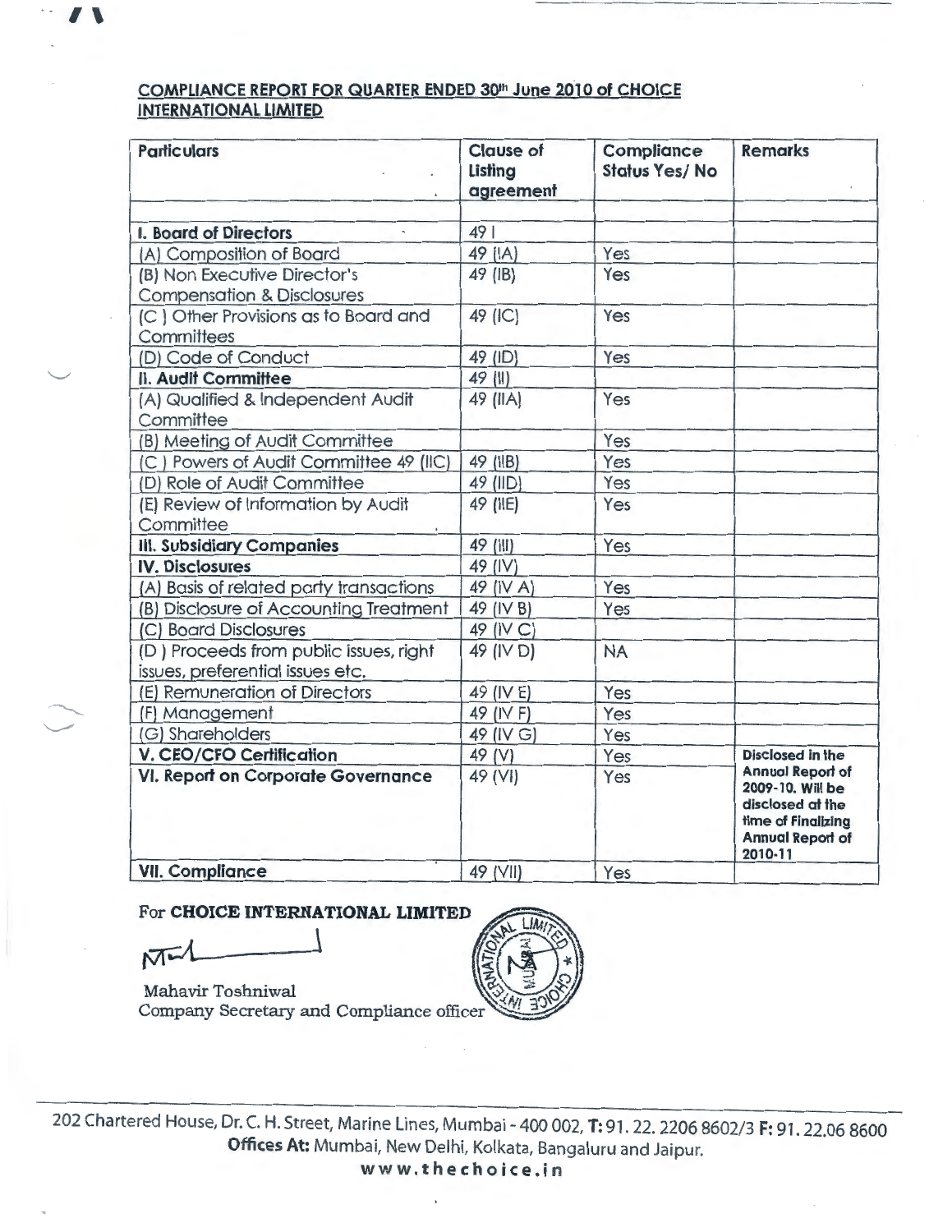#### (1) (a) Statement showing ShareHolding Pattern

Name of the Company : Choice International Ltd.

|           |  | Scrip Code: 531358 |  | Quarter Ended : 30-Jun-2010 |
|-----------|--|--------------------|--|-----------------------------|
| <b>IM</b> |  |                    |  |                             |

| : Cat of Shareholder: Num-of : | :-Holders : |           |   | Total-no : No-of Share : Tot-Shareholding: Shares Pledged or<br>-Shares : in-Dmt-form : as a (%) of tot : otherwise encumbered !<br>: number of share : Num of Share: As a (%) |                                             |          |       |
|--------------------------------|-------------|-----------|---|--------------------------------------------------------------------------------------------------------------------------------------------------------------------------------|---------------------------------------------|----------|-------|
|                                |             |           |   |                                                                                                                                                                                | : as-a % : as-a % :<br>: of A+B : of A+B+C: |          |       |
| Promoter & its Grp:            |             |           |   |                                                                                                                                                                                |                                             |          |       |
| Indian<br>Individual Huf       | 10:         | 2096527 : |   |                                                                                                                                                                                | 2096527 : 32.230 : 32.230 :                 | 0:       | .000  |
| b: Central/State Gov           |             |           |   |                                                                                                                                                                                |                                             |          | .000  |
| Bodies Corporates :            | $\Omega$ .  |           |   |                                                                                                                                                                                |                                             |          | .000  |
| d: Fins / Banks                | 0:          |           |   |                                                                                                                                                                                |                                             | $\Omega$ | .000  |
| e: Any Other specify :         | 0:          |           |   |                                                                                                                                                                                |                                             |          | .000  |
|                                |             |           |   |                                                                                                                                                                                |                                             |          |       |
| $Sub-Total-A(1)$               | 10:         | 2096527 : |   |                                                                                                                                                                                | 2096527 : 32.230 : 32.230                   | 0        | .000. |
| Foreign                        |             |           |   |                                                                                                                                                                                |                                             |          |       |
| Indv NRI/For Ind :             | 0:          | 0:        | 0 |                                                                                                                                                                                |                                             | 0:       | .000  |
| b: Bodies Corporate            | 0:          | n         |   |                                                                                                                                                                                |                                             |          | .000  |
| c: Institutions                | n.          |           |   |                                                                                                                                                                                |                                             |          | .000  |
| d: Any Other Specify :         | <u>n -</u>  |           |   |                                                                                                                                                                                |                                             |          | .000  |
| : Sub-Total-A(2)               | 0           |           |   |                                                                                                                                                                                |                                             |          | .000  |
| : Total Shareholding:          |             |           |   |                                                                                                                                                                                |                                             |          |       |
| : Promoter & Group             |             |           |   |                                                                                                                                                                                |                                             |          |       |
| : $Total(A) = A(1) + A(2)$ :   | 10:         | 2096527 : |   |                                                                                                                                                                                | 2096527 : 32.230 : 32.230 :                 | 0:       | .000  |
| .: Public Sh-Holding :         |             |           |   |                                                                                                                                                                                |                                             |          |       |
| 1: Institutions                |             |           |   |                                                                                                                                                                                |                                             |          |       |
| /Mutual Funds                  | n.          |           |   |                                                                                                                                                                                |                                             |          |       |
| b: Fins / Banks                |             |           |   |                                                                                                                                                                                |                                             |          |       |
| c: Central/State Govt:         |             |           |   |                                                                                                                                                                                |                                             |          |       |
| d: Venture Cap Fund            | Ω           |           |   |                                                                                                                                                                                |                                             |          |       |
| e: Insurance Comp(s)           |             |           |   |                                                                                                                                                                                |                                             |          |       |
| f: Foreign Ins Invest:         |             |           |   |                                                                                                                                                                                |                                             |          |       |
|                                |             |           |   |                                                                                                                                                                                |                                             |          |       |
| g: Foreign Ven Cap In:         |             |           |   |                                                                                                                                                                                |                                             |          |       |
| h: Any Other -Specify:         |             |           |   |                                                                                                                                                                                |                                             |          |       |
| : Sub-Total-B(1)               |             |           |   |                                                                                                                                                                                |                                             |          |       |



202 Chartered House, Dr. C. H. Street, Marine Lines, Mumbai - 400 002, T: 91. 22. 2206 8602/3 F: 91. 22.06 8600 Offices At: Mumbai, New Delhi, Kolkata, Bangaluru and Jaipur.

www.thechoice.in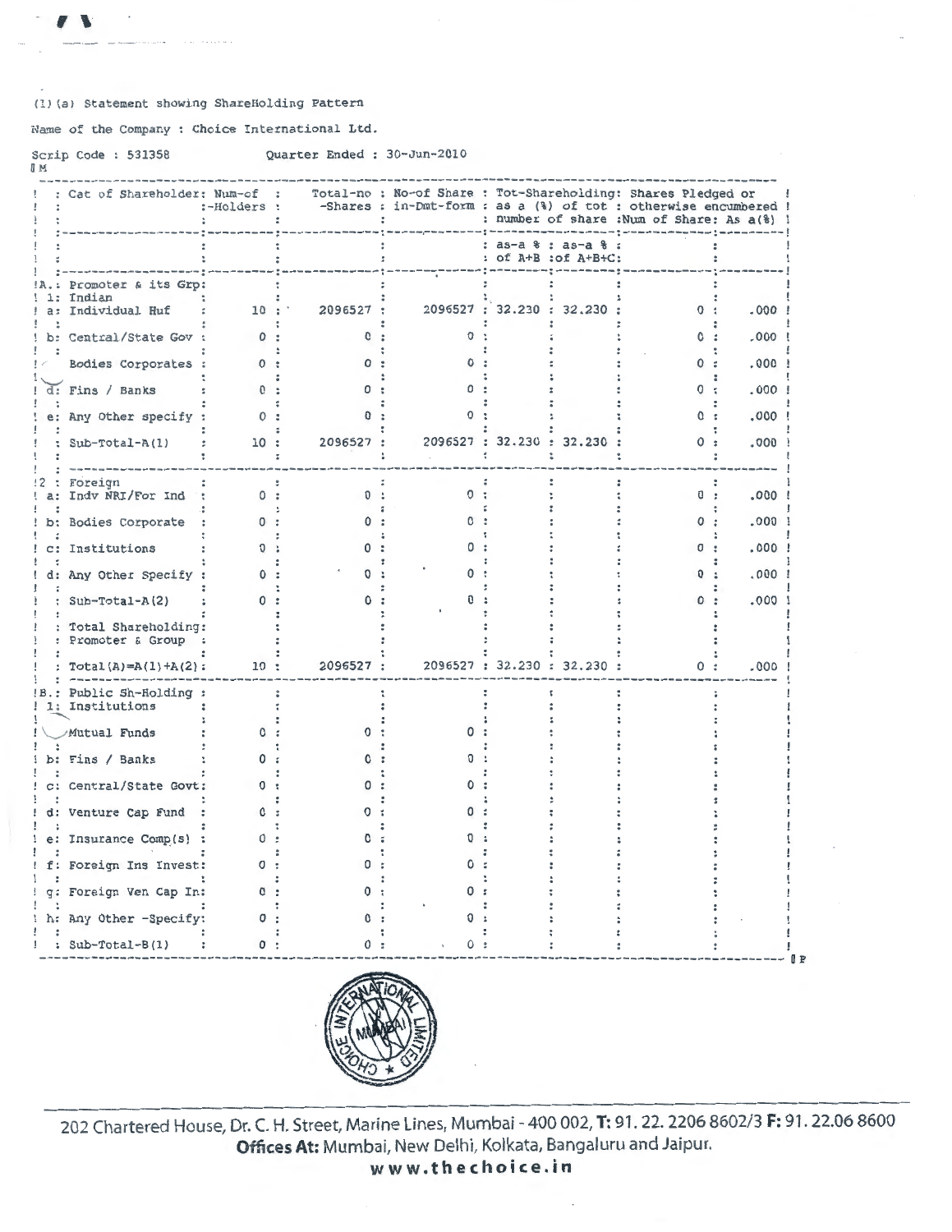### (1) (a) Statement showing ShareHolding Pattern  $-(\text{Cont. .2})$

Name of the Company : Choice International Ltd.

Scrip Code : 531358 Quarter Ended : 30-Jun-2010  $\mathbb I$  M

|     | : Cat of Shareholder: Num-of : Total-no : No-of Share : Tot-Shareholding: Shares Pledged or | :-Holders :   |           | -Shares : in-Dmt-form : as a (%) of tot : otherwise encumbered ! |                  |                                                   | : number of share : Num of Share: As a (%) ! |  |
|-----|---------------------------------------------------------------------------------------------|---------------|-----------|------------------------------------------------------------------|------------------|---------------------------------------------------|----------------------------------------------|--|
|     |                                                                                             |               |           |                                                                  |                  | $: as-a$ $s : as-a$ $s :$<br>: of A+B : of A+B+C: |                                              |  |
|     | 2: Non-Institutions                                                                         |               |           |                                                                  |                  |                                                   |                                              |  |
|     | a: Bodies Corporates :                                                                      | 114:          | 1286399 : | 1284399 : 19.776 : 19.776 :                                      |                  |                                                   |                                              |  |
|     | h. Individual Holding:<br>i) upto Rs 1-Lac:                                                 | 893:          | 518313 :  |                                                                  | 417013 : 7.968 : | 7.968                                             |                                              |  |
|     | ii) above Rs1-Lac:                                                                          | 57:           | 2538871:  |                                                                  |                  | 2188871: 39.031: 39.031                           |                                              |  |
|     | Any Other -Clr-Mem:                                                                         | 23:           | 64669 :   |                                                                  | 64669: .994:     | .994                                              |                                              |  |
|     | $-OCB$                                                                                      | $\Omega$      |           |                                                                  |                  |                                                   |                                              |  |
|     | $-NRI$                                                                                      | $\mathcal{P}$ | 21 :      | 21:                                                              | .000:            | .000                                              |                                              |  |
|     | $Sub-Total-B(2)$                                                                            | 1089 :        | 4408273 : |                                                                  |                  | 3954973 : 67.770 : 67.770 :                       |                                              |  |
|     | $Total(B)=B(1)+B(2)$ :                                                                      | 1089:         | 4408273:  |                                                                  |                  | 3954973 : 67.770 : 67.770 :                       |                                              |  |
|     | Total (A+B)                                                                                 | : 1099:       |           | 6504800: 6051500:                                                |                  | :100.000:                                         |                                              |  |
| ! C | Held by Custodian :<br>against Dep-Receip:                                                  | $\Omega$      |           |                                                                  |                  |                                                   |                                              |  |
|     | Grand Total (A+B+C):                                                                        | 1099          | 6504800:  | 6051500:                                                         |                  | :100.000                                          |                                              |  |



202 Chartered House, Dr. C. H. Street, Marine Lines, Mumbai - 400 002, T: 91. 22. 2206 8602/3 F: 91. 22.06 8600 Offices At: Mumbai, New Delhi, Kolkata, Bangaluru and Jaipur. www.thechoice.in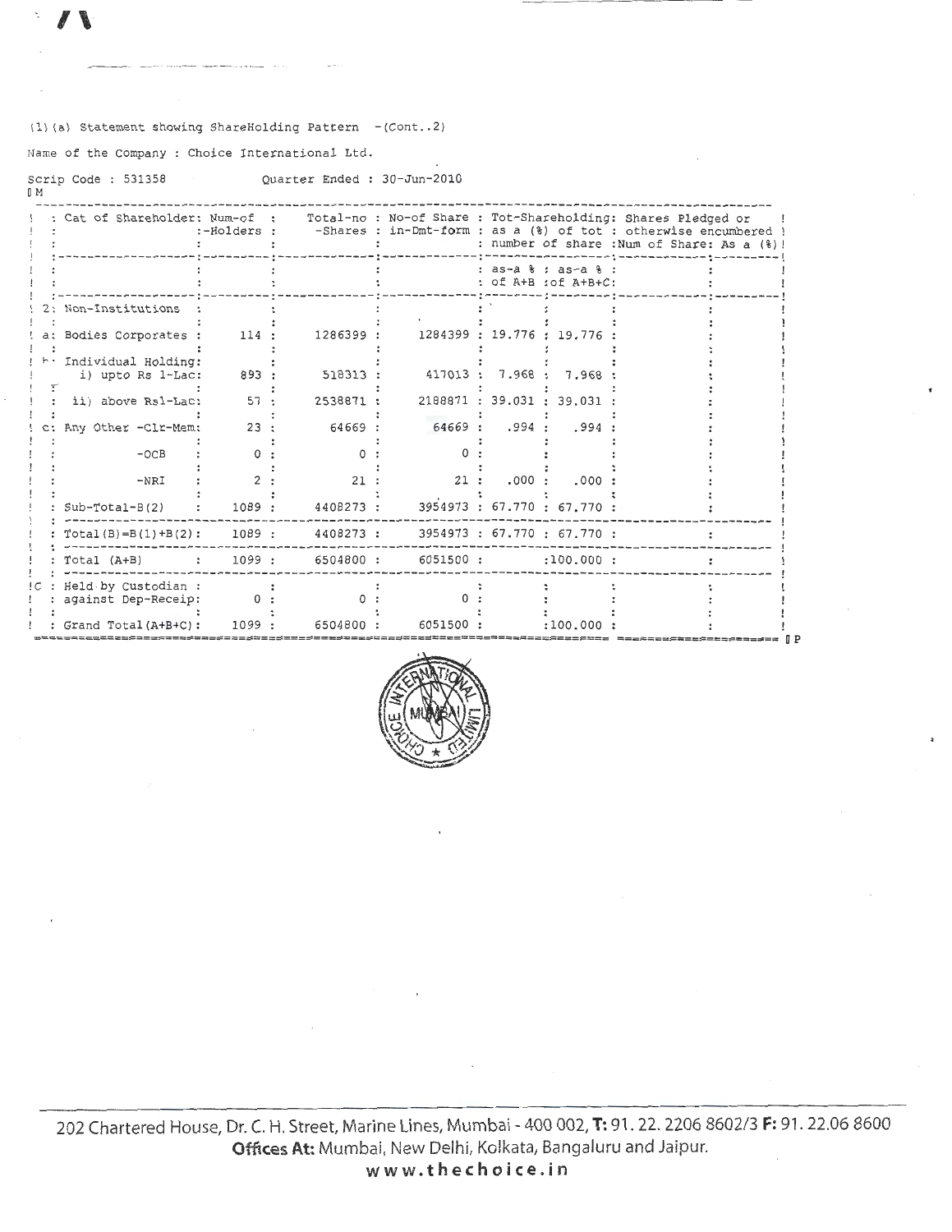$- - -$ 

. . . . .

As a %<br>of Grand Total  $(A+B+C)$ sub-cl-Ia ----- $.000$  $.000$  $.000$ .000  $.000$  $.000$  $.000$  $.000$  $.000$  $.000$ 

----

—— <u>:</u> ·

[P(I)(b) Share Holding Pattern - Category -Promoter & Promoter Group

Name of the Company : Choice International Ltd.

----------------------------

Scrip Code: 531358 OM

Quarter Ended : 30-Jun-2010

|             | Srl: Ref-Num : Name of the Share Holder |                      | :-Number          | :Grand- :<br>:-Total :<br>$:(A+B+C):$ | :Total Shares Held : Pledged or otherwise Encumb<br>:As a % :-Number |       | : As $a \,$ $\frac{1}{2}$ : As $a \,$ $\frac{1}{2}$<br>: of Gram<br>: Total<br>$:(A+B+C)$<br>$:sub-cl-1$ |
|-------------|-----------------------------------------|----------------------|-------------------|---------------------------------------|----------------------------------------------------------------------|-------|----------------------------------------------------------------------------------------------------------|
| 1 00472116  | ARCHANA ANIL PATODIA                    |                      | 100000:           | 1.537:                                | 0 :                                                                  | .000: | .000                                                                                                     |
| 00578668    | SUNIL CHOTHMAL PATODIA ( HUF )          |                      | : 100000 : 1.537: |                                       | 0 :                                                                  | .000: | .000                                                                                                     |
| 3 00906296  | ANIL CHOTHMAL PATODIA HUF.              | $\ddot{\phantom{a}}$ |                   | 125000 : 1.922:                       | 0 :                                                                  | .000: | .000.                                                                                                    |
| 4 10218368  | ARUN KUMAR PODDAR                       | $\ddot{\phantom{a}}$ |                   | 80000 : 1.230:                        | 0:                                                                   | .000: | .000.                                                                                                    |
| 5 10379348  | HEMLATA KAMAL PODDAR                    |                      | 100000 :          | 1.537:                                | 0:                                                                   | .000: | .000                                                                                                     |
| 6 13214073  | VINITA PATODIA                          |                      | 1028927 : 15.818: |                                       | 0:                                                                   | .000: | .000                                                                                                     |
| 7 14929813  | KAMAL PODDAR (HUF)                      |                      |                   | 125000 : 1.922:                       | 0:                                                                   | .000: | .000                                                                                                     |
| 8 31953252  | .KAMAL PODDAR                           |                      |                   | 37600 : .578:                         | 0:                                                                   | .000: | .000                                                                                                     |
| 9 32670246  | ANIL C PATODIA                          |                      |                   | 100000: 1.537:                        | 0:                                                                   | .000: | .000                                                                                                     |
| 10 41064362 | SUNIL PATODIA                           |                      | 300000:           | 4.612:                                | 0 :                                                                  | .000: | .000                                                                                                     |

------



-:-------:-

--------

000. .000: .000 Total Promoter & Promoter Group : 2096527: 32.230: 0: .000: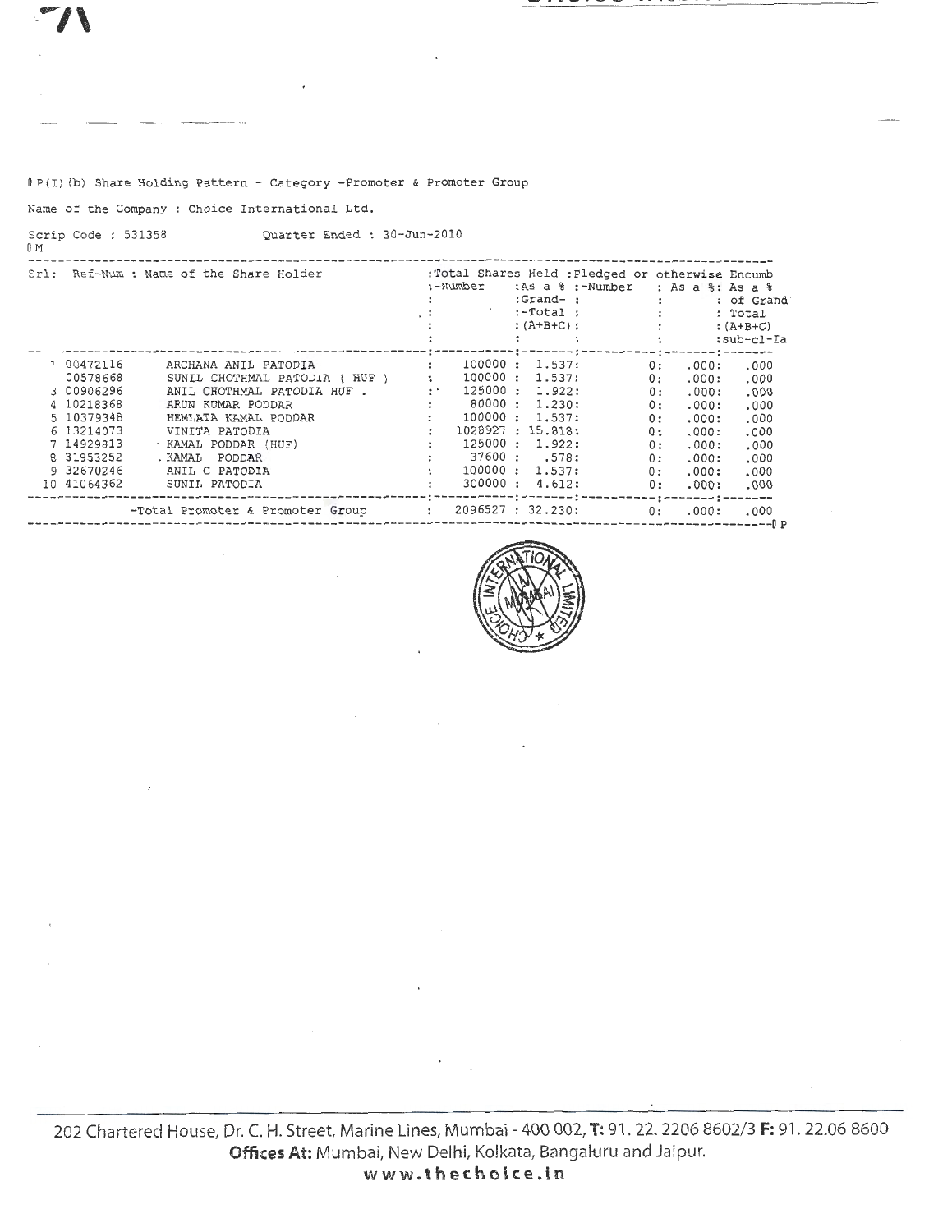Scrip Code : 531358

(I) (c) Share Holding Pattern - Category -Public [ 1% & above ]

Name of the Company : Choice International Ltd.

Quarter Ended : 30-Jun-2010

| $Srl$ -# Ref-Num     | Name of the Holder                  | Scp-Held | %-to-Total |
|----------------------|-------------------------------------|----------|------------|
| 1 00506123           | ABHILASHA MONEY OPERATIONS PVT LTD  | 204497   | 3.144      |
| 2 00013881           | ADCHO CONSULTANTS PVT. LTD.         | 65200    | 1.002      |
| 3 00092440           | ALKEN MANAGEMENT & FINANCIAL SERVIC | 200000   | 3.075      |
| 4 00221315           | FREA STATIONERY PVT LTD             | 290000   | 4.458      |
| 5 16009302           | GOPAL TAHALRAM LALWANI              | 125000   | 1.922      |
| 6 02270019           | KALPANA MUKESH RUIA                 | 92000    | 1,414      |
| 7 10677794           | MAMTA AMRISH JAIN                   | 105000   | 1.614      |
| 8 15187801           | MANOJ TAHALRAM LALWANI              | 65000    | .999       |
| 9 16678379           | MEENAKUMARI RANKA                   | 250000   | 3.843      |
| 10 46736482          | NIPUN AMRISH JAIN                   | 115000   | 1.768      |
| 11 00513411          | SIGNORA FINANCE PVT LTD             | 99951    | 1.537      |
| 12 14983399          | SMRITI RANKA                        | 100000   | 1.537      |
| 12 <totals></totals> | $-Public$ $[1$ & above $]$          | 1711648  | 26.313     |



202 Chartered House, Dr. C. H. Street, Marine Lines, Mumbai- 400 002, **T:** 91. 22. 2206 8602/3 **F:** 91. 22.06 8600 Offices At: Mumbai, New Delhi, Kolkata, Bangaluru and Jaipur. **<sup>w</sup> ww.thechoice.in**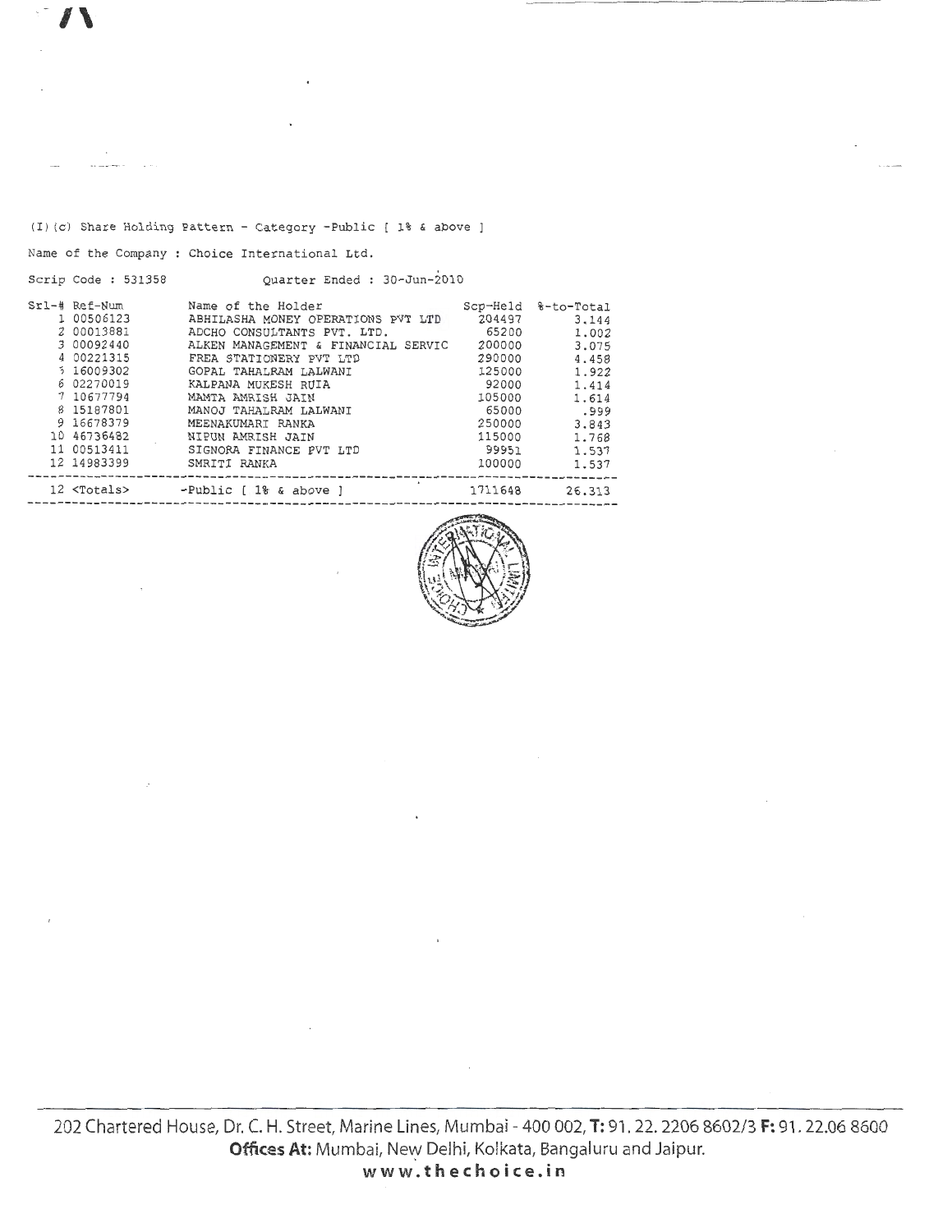Name of the Company Choice International Ltd. Scrip Code : 531358 Srl-# Ref-Num -Cat 1 32670246 -Pro 2 00906296 -Pro 3 00472116. -Pro 4 14929813 -Pro 5 00578668 -Pro Quarter Ended : 30-Jun-2010 Name of the Holder ANIL C PATODIA ANIL CHOTHMAL PATODIA HUF ARCHANA ANIL PATODIA KAMAL PODDAR (HUF) SUNIL CHOTHMAL PATODIA ( HUF Lock-Scp %-to-Total 100000 125000 100000 125000 100000 1.537 1.922 1. 537 1.922 1. 537 ----------------------------------------------------------------------------------------5 <Totals> Locked in Shares 550000 8.455 --------------------------------------------------------------------------------

(I) (d) Details 'of Locked in Shares



**www.thechoice.in**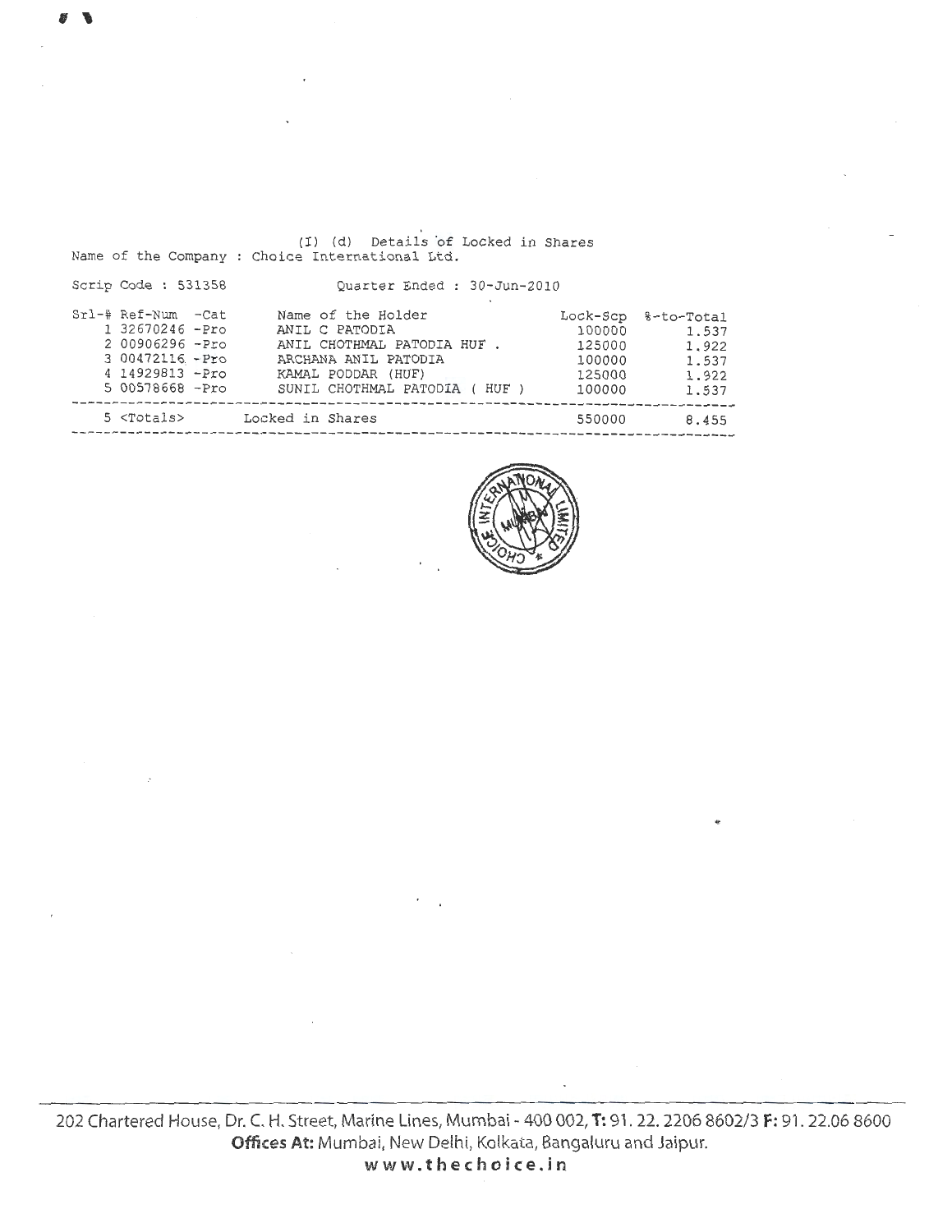## (II) (a) Details of Depository Receipts (DRs)

--------------------------------------------------------------------------------

| Name of the Company : Choice International Ltd.          |     |                              |                   |
|----------------------------------------------------------|-----|------------------------------|-------------------|
| Quarter Ended : 30-Jun-2010<br>Scrip Code: 531358        |     |                              |                   |
| Srl-# Ref-Num Name of the Holder                         | Typ | no-of sh-under<br>DRS OS-Drs | $(8)-to$<br>Total |
| $-$ NIL $-$<br>$-$ NTL $-$                               |     |                              |                   |
| 0 <totals> Details of Depository Receipts (DRs)</totals> |     | 0                            | .000              |



202 Chartered House, Dr. C. H. Street, Marine Lines, Mumbai- 400 *002,* **T:** 91. 22. 2206 8602/3 **F:** 91. 22.06 8600 **Offices At:** Mumbai, New Delhi, Kolkata, Bangaluru and Jaipur. **www.thechoice.in**